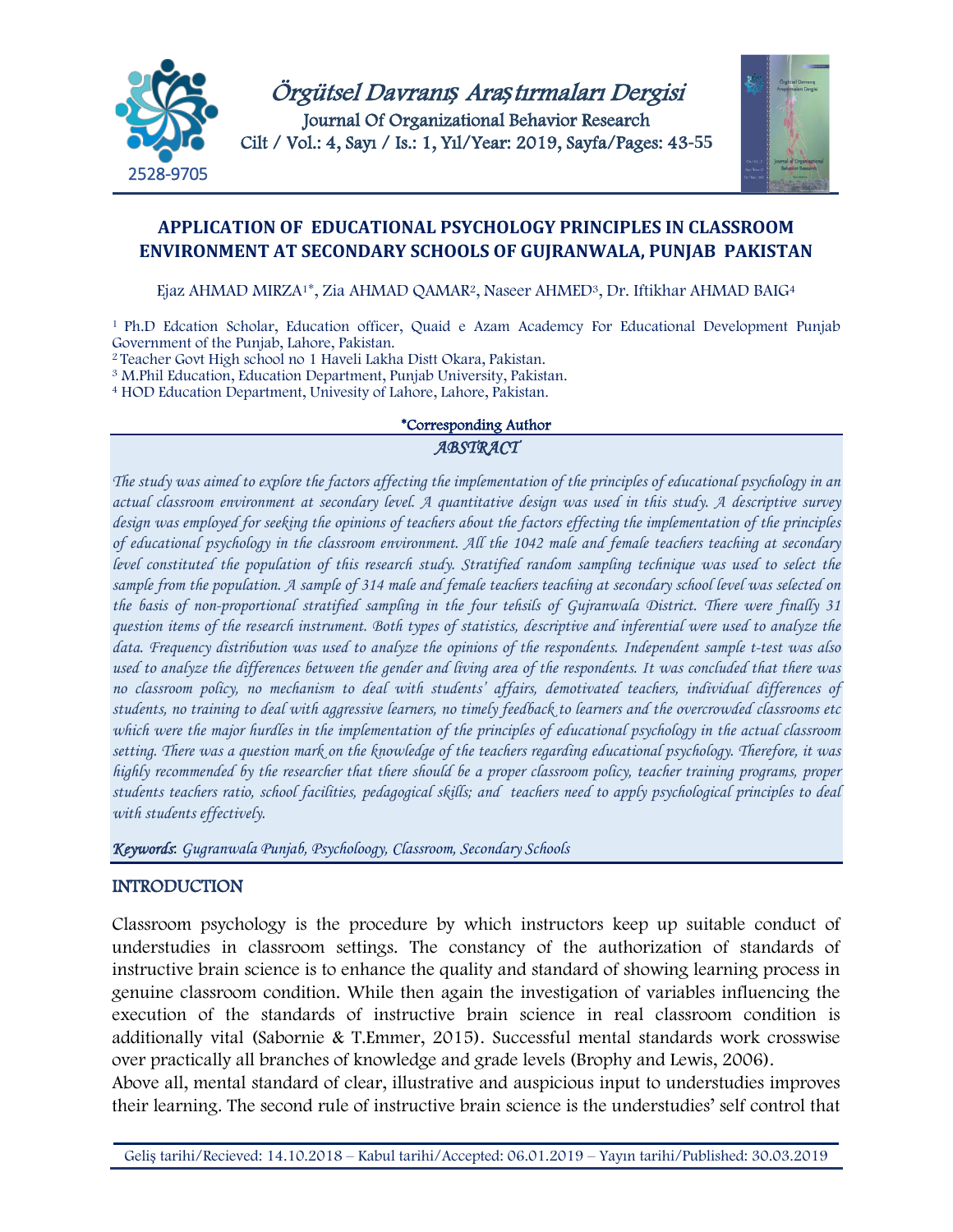#### Journal of Organizational Behavior Research Cilt / Vol.: 4, Sayı / Is.: <sup>1</sup>, Yıl / Year: 2019, Sayfa / Pages: 43–55

helps them in learning process whether in the genuine classroom or outside the classroom. The third and most critical guideline of understudies' learning includes the idea that they perform better when they are more inherently than outwardly propelled to accomplish something. Understudies endure even with testing errands and process infornmation all the more profoundly when they embrace dominance goals(MG,s) as opposed to execution goals(PG,s). Relational connections and comminications are basic to both the educating learnig process and the social passionate advancement of understudies (Anderman, and Anderman, 2009). This study intended to find factors that create hurdles in the proper implementation of psychological principles of education at secondary level in Pakistan and in the world that has been little explored by the researchers.

Classroom psychology is effective because it increases the students' success by creating an orderly learning environment that enhances the students' academic skills and competencies, as well as their social and emotional development. Classroom psychology is most effective when it adheres to three basic principles of educational psychology 1) Emphasizing the students' expectations for behavior and learning; 2) Promoting active learning and students' involvement, 3) Identifying the students' important behaviors for success (Brophy, 2004). More specifically a) What behaviors are required to reach the goals of learning activities? What implications does a particular learning activity have for students roles? And c) How will the teacher prepare the students to take on these roles?

Classroom psychology typically deals with current discipline problems. To address these concerns, researchers have established several systems such as positive behavior support (PBS) (Crone & Horner, 2003; Crone, Horner, & Hawken, 2004) and social and emotional learning (SEL) (Weissberg, Kumpfer, & Seligman, 2003).

This study might be helpful for students, teachers, headteachers, policy makers, stakeholders, curriculum developers, and teacher training institutions as well. Students may enhance their learning and peer interactions. Teachers may enhance their professional growth, sstrength and capacity building. They may get knowledge regarding needs, interests, individual differences,understanding level and IQ level of their learners properly. Head teachers may get advantage in terms of overall good school discipline and management. Various stakeholders may get advantage to achieve their pre planned goals and objectives to improve the quality of education. Curriculum developers may include the activities in curriculum development processes based on the principles of educational psychology. Teacher training institutions may make use of these principles in their training contents to improve the standard of their trainings. Policies of policy makers may comprise the strategies having the qualities of these principles. The study may be helpful to motivate the teachers to apply those principles to teach various subjects at secondary level so that the quality of teaching learning process may be enhanced. It would also be helpful to know the comparison of results where those principles are applied and where these are not practised. It would support and maintain the interest of teachers while teaching.

#### LITERATURE REVIEW

Educational psychology is a part of brain science that works in understanding educating and learning in instructive settings. Both science and practice have assumed essential jobs in instructive brain research (Shuell, 1996).

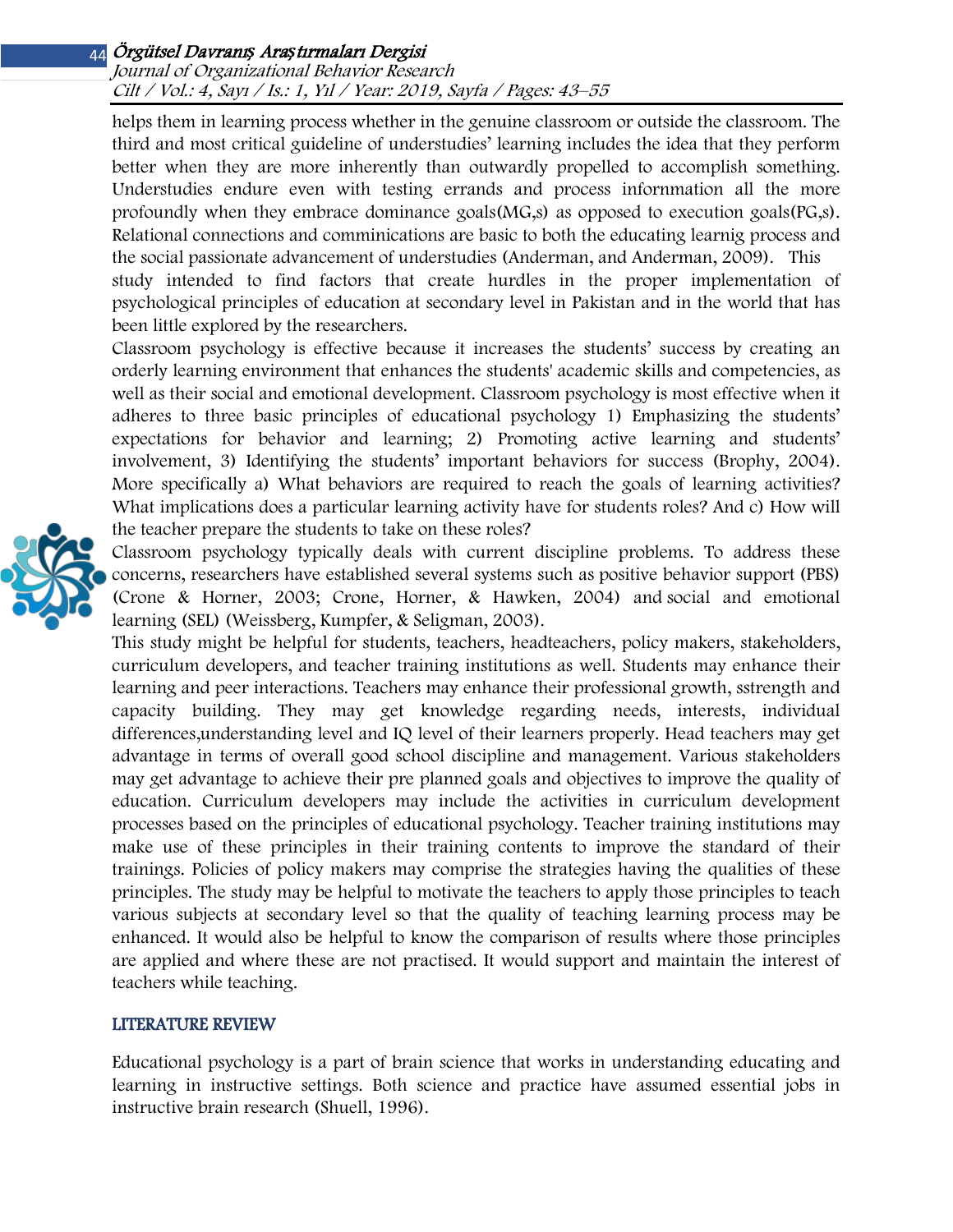The field includes hypotheses and research sutdies on brain covering all hypotheses and research straightforwardly made and led by the instructive analysts, and the down to earth encounters of the instructors. For instance, the hypotheses of Jean Piaget and Lev Vygotsky were not made with an end goal to illuminate instructors about approaches to teach kids. However, considering physical and cognitive development, both of these speculations may have numerous applications that can control the teachers' instructing. Different scholars and specialists in instructive brain research have tied their exercises all the more straightforwardly to learning and educating in schools. For instance, in the wake of completing a two-year investigation of 12 optional schools in British Columbia, Alberta, and Quebec (Henchey, 2001), bits of knowledge about school and instructor rehearses that advance high accomplishment for low-pay understudies have been offerred. Their discoveries underscored the significance of holding inspirational frames of mind and exclusive requirements for understudies, an attention on scholar accomplishment and great educating, organized classroom guidance, "conventional" guidelines of conduct, and a feeling of commitment and having a place among educators and understudies. Instructive clinicians additionally perceived that educating sometimes must leave from logical formulas, requiring impromptu creation and suddenness (Gage, 1978).

There has been a lively discussion about how much educating can be founded on science versus its amount of workmanship. As a branch of science, the point of instructive brain science is giving the teachers investigated information that they can adequately apply to educating circumstances. In any case, logical information alone can't advise the teachers pretty much, the majority of the instructing circumstances that they will experience, and this is the place which shows instructive brain research is a workmanship. The teachers should make some critical decisions in the classroom depending on their own abilities and encounters just as the aggregated knowledge of different educators. As can be seen vividly, those decisions regularly happen in a classroom and are mind boggling and quick paced.

Instructive brain research is a part of the brain science in which the discoveries of brain research are connected in the field of training. It is the logical investigation of human conduct in an instructive setting (Newble & Hejka, 2001). Scarlett (2008) announced that the instructive brain research is a conduct science with two fundamental references– human conduct and training.

Instruction by all methods is an endeavor to form and shape the conduct of the understudy. It plans to create attractive changes in him for the inside and outside advancement of his identity (Schrader, 1990). The fundamental learning and expertise to carry out this responsibility palatably has been provided by educational psychology.

Along these lines crafted by the educational psychologists, let's consider a case of an Engineer, who is a specialized master. The Engineer supplies all the information and ability fundamental for the achievement of the activity palatably for instance, the development of an extension (Pashler, Bain, Bottge, Graesser, Koedinger, McDaniel, and Metcalfe, 2007).

As Pianta, and Stuhlman, (2004) clarified, the instructive psychologist, who is a specialized master in the field of education, supplies all the data, standards and systems basic for understanding the conduct of the students in the light of instructive condition and changes his conduct to acquire an overall advancement of his identity.

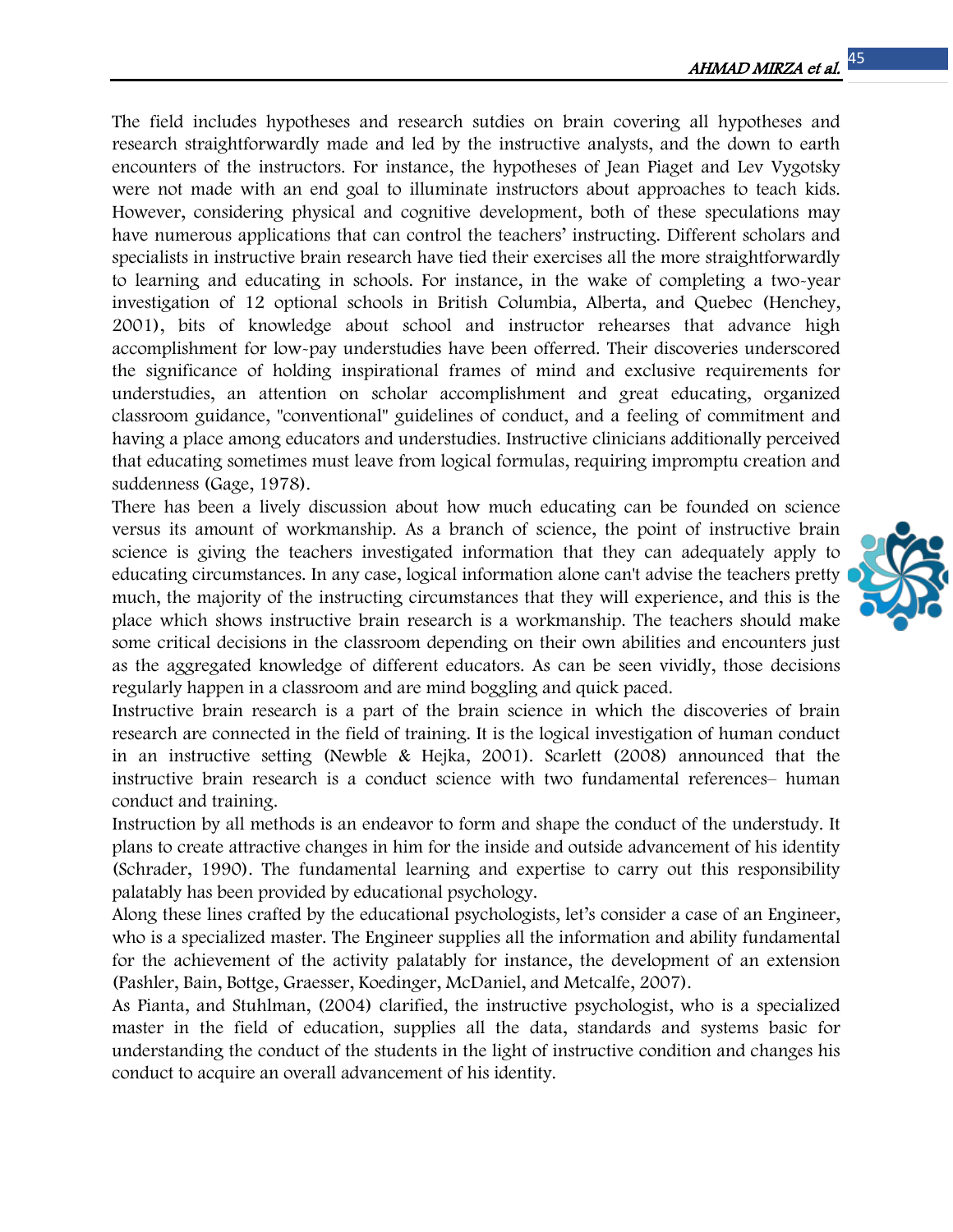Journal of Organizational Behavior Research Cilt / Vol.: 4, Sayı / Is.: <sup>1</sup>, Yıl / Year: 2019, Sayfa / Pages: 43–55

Along these lines, it is very sensible to call educational psychology as a science and innovation of education. In this manner, educational psychology is principally concerned with understanding the procedures of instructing and discovering that occur inside formal situations, and creating methods for enhancing those techniques. It covers critical points like learning speculations; showing techniques; inspiration; subjective, enthusiastic, and moral improvement; and parent-tyke connections (Plucker, Beghetto, and Dow, 2004).

So, it is the logical order that tends to the inquiries: "For what reason do a few understudies adapt more than others?" and "What should be possible to do in order to enhance their learning?" (Runco & Pritzker, 2011).

#### The Goals of Educational Psychology

Educational psychology research is a tremendous scene that a whole book is needed to portray it. In this presentation, the authors investigated the subject of the field of instructive brain research, looked at the idea of educating, and thought about what is associated with being a powerful instructor.

#### Exploring the Field of Educational Psychology

The field of instructive brain science was established by a few pioneers in brain science just before the beginning of the twentieth century. One of those pioneers was William James (2014). Not long after propelling the primary brain science course book, Principles of Psychology, he gave a progression of addresses called Talks to Teachers (James, 2014) in which he examined the utilizations of brain science in instructing kids. James (2014) contended that research center brain science trying regularly can't reveal how to successfully instruct kids. He contended for the significance of watching, instructing, and learning in classrooms for enhancing the training. One of his proposals was to begin les-children at a point just past the tykes' dimension of information and comprehension, so as to extend the youngsters' brain.

A second real figure in molding the field of instructive brain research was John Dewey (1859– 1952), who turned into a main thrust in the commonsense utilization of brain science. Dewey set up a major instructive brain science lab in the United States, at the University of Chicago in 1894.

Numerous imperative plans have been done by John Dewey. To start with, he was the first who introduced the perspective of the youngster as a functioning student. Before Dewey, it was trusted that kids ought to sit discreetly in their seats and inactively learn in a repetition way. Conversely, Dewey trusted that youngsters adapt best by doing. Secondly, it was Dewey who suggested that training should concentrate the overall kid, and underscored the youngsters' adjustment to the earth. Dewey trusted that youngsters ought not be barely taught in scholarly themes, but rather ought to figure out how to think, and adjust to the world outside the school. He particularly declared that kids ought to figure out how to be intelligent issue solvers. Thirdly, Dewey declared the conviction that all kids have the right to have a skillful training. This equitable perfect was not set up at the start of Dewey's vocation in the last piece of the nineteenth century, when the instruction was saved for a little bit of kids, a significant number of whom were young men from well off families. Dewey was one of the powerful psychologist– teachers who pushed for a skillful training for all youngsters including young ladies and young men, just as kids from various financial and ethnic gatherings.

Another pioneer was E. L. Thorndike (1874-1949), who started an accentuation of the evaluation and estimation, and advanced the logical underpinnings of learning. Thorndike

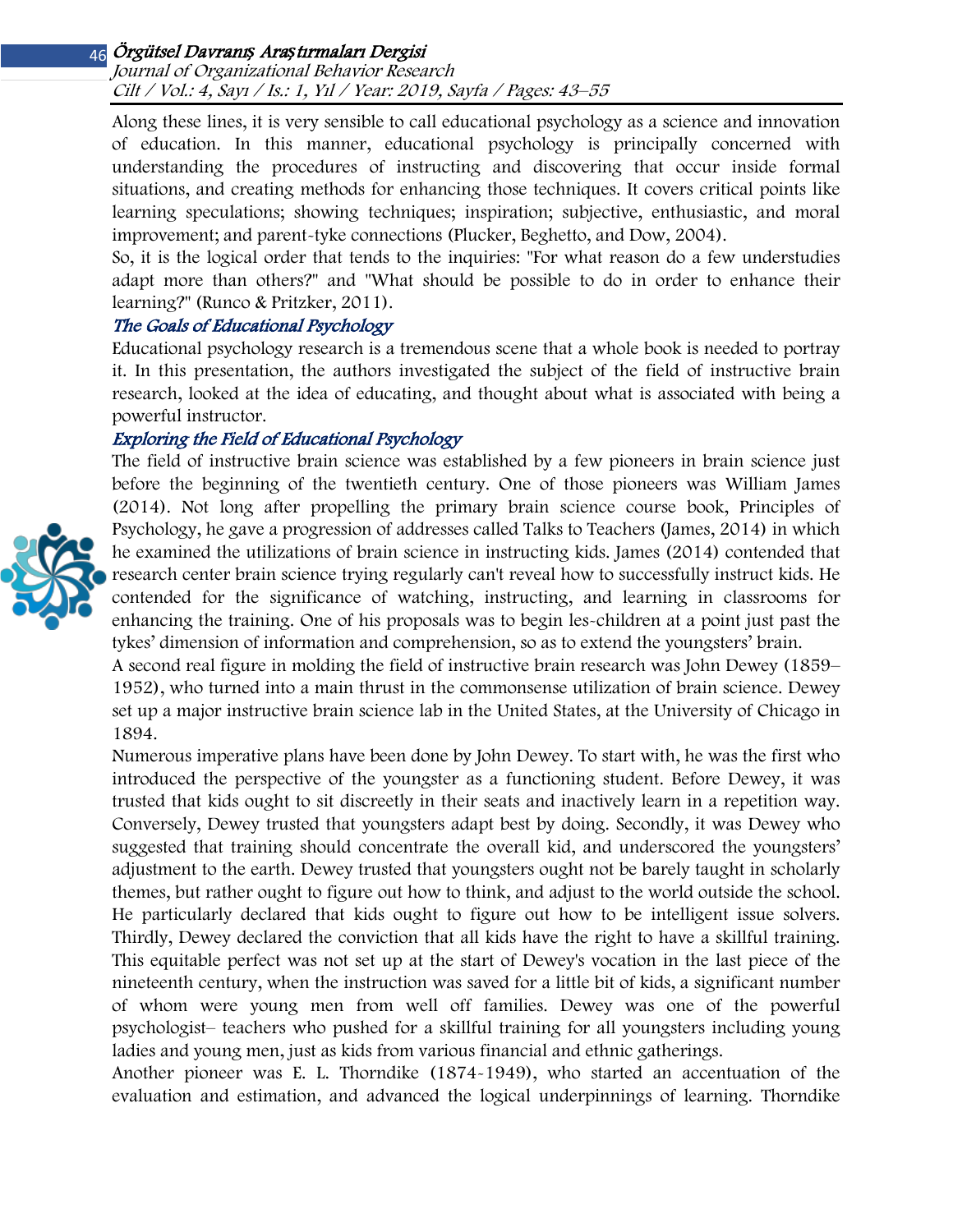contended that a standout amongst tutoring's most vital errands is to sharpen the youngsters' thinking abilities, and he exceeded the expectations at demanding and doing logical investigations of educating and learning (Beatty, 1998).

## Nature of educational psychology

W.A. Kelly (1965) recorded the idea of Educational Psychology as pursues:

- i. To give information on the idea of the tyke.
- ii. To give comprehension of the nature, points and motivations behind training
- iii. To give comprehension of the logical strategies and methodologies which have been utilized in landing the actualities and standards of the instructive brain science.
- iv. To introduce the standards and systems of instructing and learning.
- v. To prepare techniques for estimating capacities and accomplishments in school subjects.
- vi. To provide the development and improvement of kids.
- vii. To aid in making better changes in youngsters and to assist them in preventing maladjustment.
- viii. To consider the instructive hugeness and control of feelings.
- ix. To give a comprehension of the standards and methods for the right preparation.

In this way, instructive brain science is a connected, positive, social, explicit and viable science. While general science manages the conduct of the people in different circles, instructive brain research considers the conduct of the people just in an instructive circle (Rimm-Kaufman, Baroody, Larsen, Curby, and Abry, 2015).

#### Principles of educational psychology in educational setting

Lucariello, Graham, Nastasi, Dwyer, Skiba, Plucker, Pitoniak, Brabeck, DeMarie, and Pritzker (2015) gave the accompanying twenty standards of instructive brain science for the positive outcome arranged in learning strategies which have been given below:

1) Students' convictions or observations about the insights and capacitites influence their subjective unctioning and learning, 2) What understudies definitely know influence their learning, 3) Students' intellectual advancement and learning are not restricted by general phases of improvement, 4) Learning depends on setting, so summing up and figuring out new settings should not be unconstrained yet rather should be encouraged, 5) Getting information and expertise is to a great extent reliant on training, 6) Clear, illustrative, and auspicious input to understudies is imperative for learning, 7) Understudies' self-direction helps learning, and the self-administrative aptitudes can be educated, 8) Understudies' innovativeness can be cultivated, 9) Understudies will in general appreciate learning and perform better when they are more naturally rather than extraneously roused to accomplish, 10) Understudies continue even with testing assignments and process data more profoundly when they embrace authority objectives as opposed to execution objectives, 11) Instructors' assumptions regarding their understudies influence the understudies' chances to learn, their inspirations, and their learning results, 12) Defining objectives that are proximal, explicit, and modestly difficult upgrade the inspirations more than building up objectives that are distal, general, and excessively difficult, 13) Learning is arranged inside numerous social settings, 14) Relational connections and correspondence are basic to both showing learning processes and the social-passionate improvement of understudies, 15) Candid prosperity impacts on the instructive execution, learning and improvement, 16) Desires for classroom lead and social collaboration are found

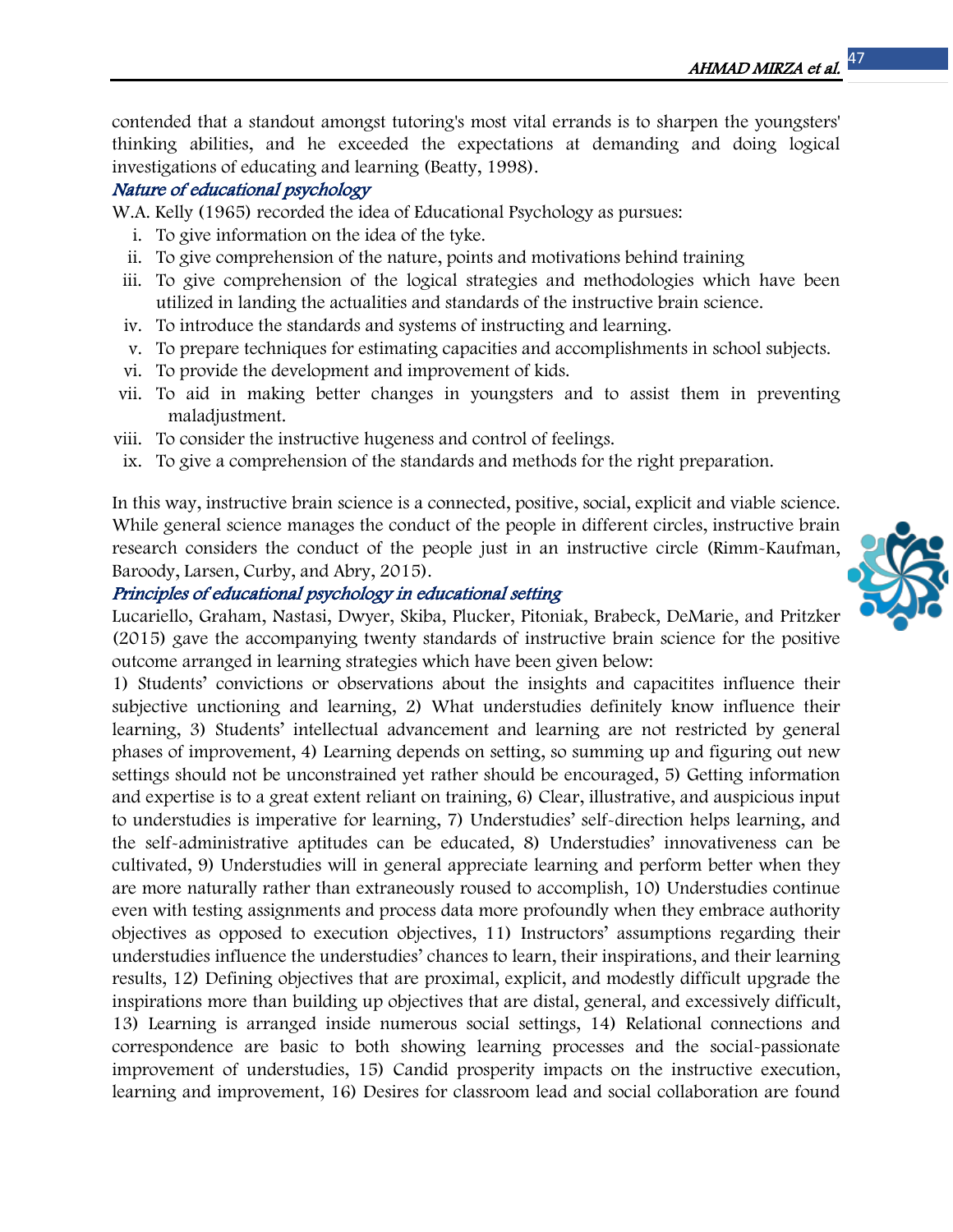#### Journal of Organizational Behavior Research Cilt / Vol.: 4, Sayı / Is.: <sup>1</sup>, Yıl / Year: 2019, Sayfa / Pages: 43–55

out and can be shown utilizing demonstrated standards of conduct and successful classroom guidance, 17) Viable classroom executions depend on (a) setting and conveying elevated requirements, (b) reliably sustaining positive connections, and (c) giving an abnormal state of understudies' bolster, 18) Developmental and summative appraisals are both essential and valuable yet require distinctive methodologies and elucidations, 19) Understudies' abilities, learning, and capacities are best estimated by evaluation forms grounded in mental science with very much characterized principles for quality and decency, and 20) Comprehending and evaluating information rely upon clear, suitable, and reasonable translation.

This study was conducted to find out the factors affectcing the implementation of principles of educational psychology in an actual classroom enviornment at secondary level. The followings were the objectives of this research study: 1) To access the extent to which principles of educational psychology and learning are implemented in the classroom, 2) To identify the barriers in the implementation of principles of educational psychology in an actual classroom environment, 3) To identify the best practices of classroom psychology which are meeting the principles of educational psychology, 4) To differentiate gender wise barriers in the implementation of principles of educational psychology, 5) To differentiate the implementation of principles of educational psychology on the basis of professionsl qualifiqation of the teachers, and 6) To provide the suggestions and remedies for the implementation of the principles of educational psychology in the classroom environment.



The following were the research questions for this research study: 1) What are the barriers in the implementation of principles of educational psychology in an actual classroom environment?, 2) What are the best practices of classroom psychology which are meeting the principles of educational psychology?, 3) Does gender cause barriers in the implementation of principles of educational psychology?, 4) Does professional qualification make differences in the implementation of principles of educational psychology?

## Research Design

A quantitative design was used in this study. A descriptive survey research design was employed for seeking the opinions of teachers about the factors affecting the implementation of the principles of educational psychology in an actual classroom environment at secondary level in district Gujranwala.

#### Population

All the 1042 male and female teachers teaching at secondary level constituted the population of this research study in Gujranwala District.

## Sampling of the study

Stratified random sampling technique was used to select the representative sample from the population. A representative sample size of 314 teachers included 163 male and 151 female teachers teaching at secondary level, was selected on the basis of non-proportional stratified sampling in the four tehsils of district Gujranwala. Moreover, geographical distribution was also made in which 214 male and female teachers were from rural secondary schools, while 100 male and female teachers were from urban secondary school areas.

#### The Research Instrument

After the survey of the related writing, it was discovered that 3-point Likert scale was the most reasonable instrument for this exploration. A self created research survey was utilized for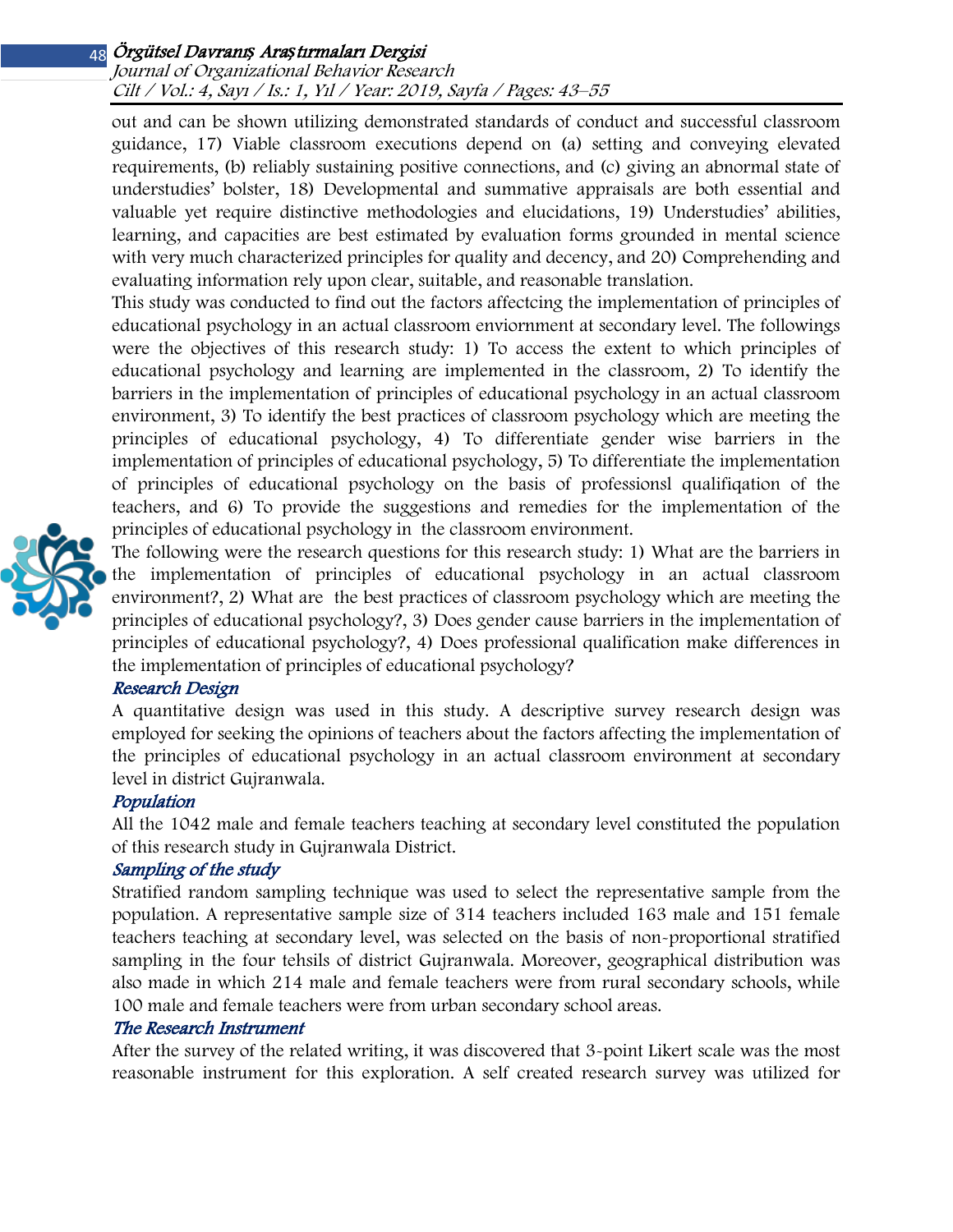getting the suppositions of the instructors in regards to the elements influencing the execution of the mental standards in the real classroom enviornment.

The survey was produced covering the two segments. The first area contained the statistic data, for example, sex, habitation, scholastic and expert capability, age, experience, monthly pay and so on, and the other segment contained the things identified with the components influencing the execution of the standards of instructive brain science in a real classroom condition at the optional dimension.

## Development of Research Instrument

Questionnaires were used as instruments to attain relevant data and information which consisted of (31) close ended questions. The questionnaire was administered to find out the factors affecting the implementation of principles of educational psychology in an actual classroom environrment at the secondary level. The questionnaire was based on 3-point likert scale.

## Validity of the Research Instruments

The research questionnaire was given to the panel of specialists. The specialists completely analyzed the created the questionnaire, and gave their assessments about every thing. They assessed that numbers 6, 10, 15, 21, 22, 28, 35, were not appropriate, and the researcher overlooked the proposed things from the examination instrument. There was an agreement among them that poll was substantial for the examination.

## Reliability of Research Instrument

As the researcher himself developed the research instrument, so it was necessary to find out the reliability of the research questionnaire. Therefore, the coefficient of Crownbach's Alpha test was used to find out the reliability of the research tool.



| Table 1. The coefficient of Crownbach's Alpha |  |             |  |  |  |
|-----------------------------------------------|--|-------------|--|--|--|
| Cronbach's Alpha                              |  | No of Items |  |  |  |

.79 31

The reliability analysis of the research instrument was found, with the Cronbach's alpha which value was 0.79, this was above 0.7, and indicated that the instrument had high reliability.

## METHOD OF DATA COLLECTION

The researchers collected the data through a self made questionnaire to find out the factors affecting the implementation of the principles of educational psychology in actual classroom enviornment at the secondary level in the district of Gujranwala.

The data was gathered by a scientist through face to face visits with the chosen instructors of the male and female auxiliary schools with the assistance of some of the companions and partners. The head instructors and teachers were reached, and the motivation behind the examination was clarified, and the privacy was assured. Their assent was likewise taken for accumulating the information.

Each of the respondents was assured that their given information would be utilized just for the research purpose. The respondents were asked not to compose their points of interest on the off chance that they were not willing, as well their names and their fathers' name and so on, on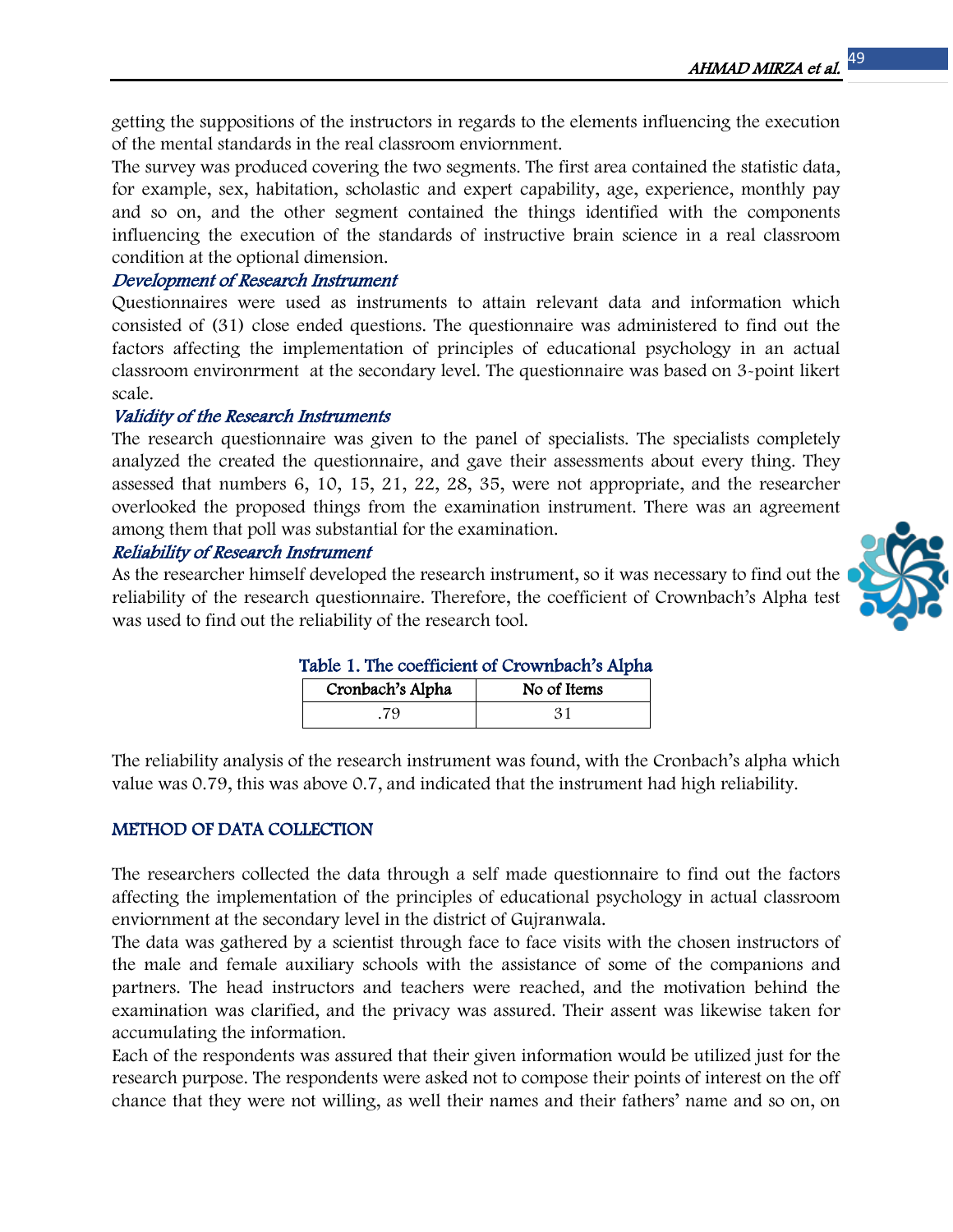Journal of Organizational Behavior Research Cilt / Vol.: 4, Sayı / Is.: <sup>1</sup>, Yıl / Year: 2019, Sayfa / Pages: 43–55

the survey. In the wake of evacuating all perplexities with respect to secrecy and so on, the respondents looked loose and brave, and were prepared for giving reactions for the information needed. Later on, the questionnairs were given to the male and female auxiliary teachers to get their reactions.

#### Administration of Research Instrument

After preparing the research instrument, the instrument was administered by the researcher himself to the teachers who were teaching in public sector schools at secondary level to obtain the responses and opinions about the mentioned title of research regarding the implementation of the psycholgical principles at the secondary level. Verbal clarification was done for the purpose behind the investigation, the structure of the survey just as the significance of giving reasonable feelings regarding the implementation of the psychological principles in the actual classroom setting.

#### Statistical Treatment

After gathering the information, the scoring was made and entered into the PC. (SPSS) programming was utilized to examine the information. Both sorts of measurements, distinct and inferential, were utilized to analyze the information. Recurrence appropriation was utilized to dissect the sentiments of the respondents. Autonomous example t-test was likewise used to investigate the contrasts between the sex, conjugal status, living region, and employment areas of the respondents. The results were classified and deciphered, and the discoveries were made based on the investigation. At that point, a specialist made proposals based on the discoveries.



| Table 2. Educational Factors |
|------------------------------|
|------------------------------|

|                | <b>Item</b>                                                                                               | Yes     | Sometimes | N <sub>o</sub> |
|----------------|-----------------------------------------------------------------------------------------------------------|---------|-----------|----------------|
| Sr. No         |                                                                                                           | $f(\%)$ | $f(\%)$   | $f(\%)$        |
| $\mathbf{1}$   | Does your school have a policy of classroom discipline?                                                   | 70 (23) | 34(11)    | 210(67)        |
| 2              | Does your school have a mechanism to deal with the<br>students' affairs?                                  | 50(16)  | 66(21)    | 198(63)        |
| 3              | Do the teachers deal with the students' abnormalities?                                                    | 60(19)  | 93(30)    | 161(51)        |
| $\overline{4}$ | Do the teachers have proper knowledge regarding the<br>principles of educational psychology?              | 40(13)  | 72(23)    | 202(64)        |
| 5              | Do the teachers have appropriate knowledge about<br>learning theories?                                    | 55(18)  | 41(13)    | 218(69)        |
| 6              | Does the education department provide the necessary<br>resources for learning?                            | 60(19)  | 74(24)    | 180(57)        |
| $\overline{7}$ | Does the head teacher guide in the implementation of<br>principles of educational psychology?             | 28(9)   | 65(20)    | 221(70)        |
| 8              | Does the head teacher maintain school environment<br>that is favorable for the teaching learning process? | 40(13)  | 66(21)    | 208(66)        |
| 9              | Does the head teacher regularly evaluate the<br>instructional methods?                                    | 35(11)  | 73(23)    | 206(66)        |
| 10             | Does the head teacher discuss classroom affairs with the<br>teachers?                                     | 62(20)  | 82(26)    | 170(54)        |
| 11             | Does the head teacher take necessary steps to facilitate<br>the teachers' professional growth?            | 31(10)  | 60(19)    | 223(71)        |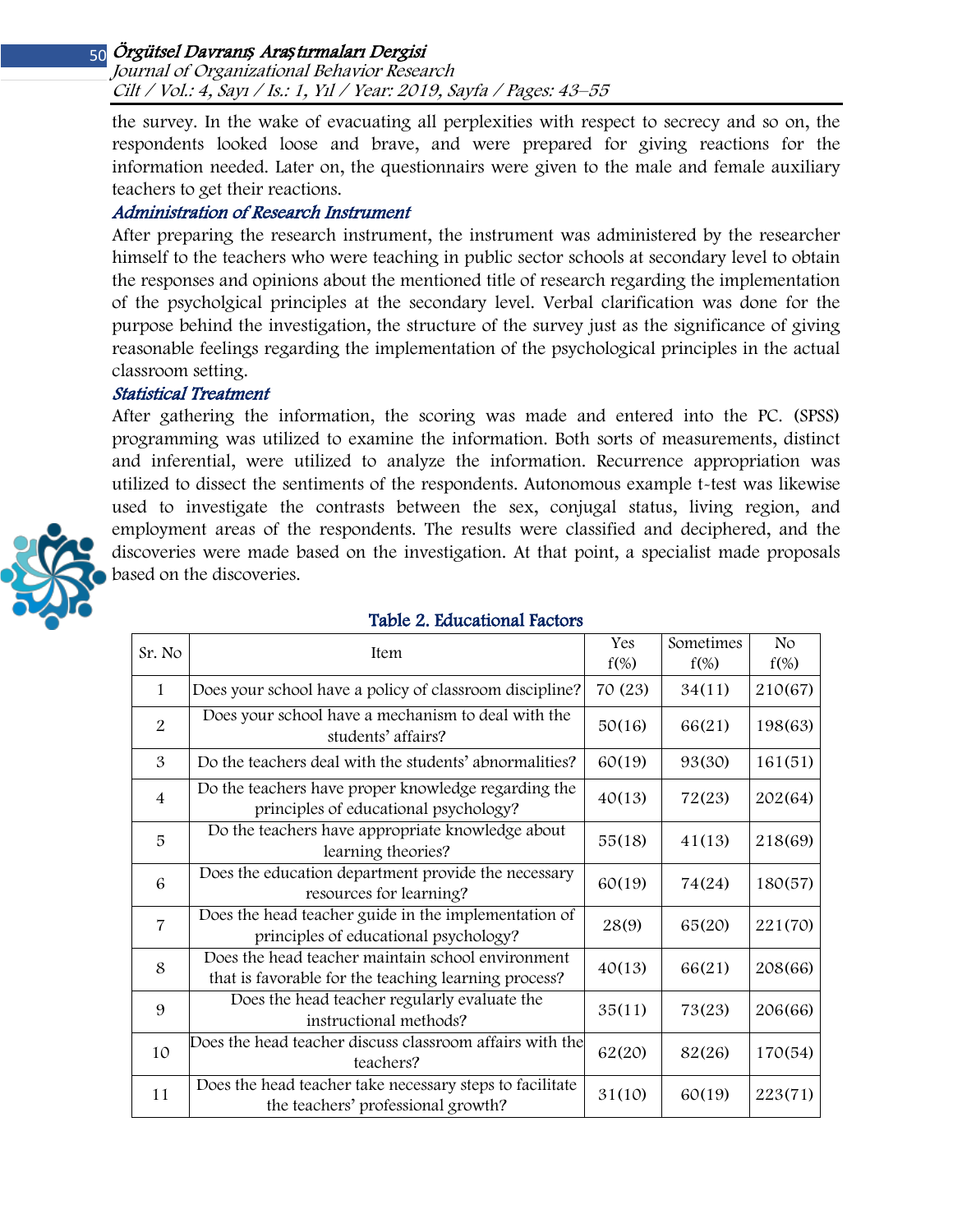| Does the head teacher encourage innovative ideas of the<br>teachers?                        | 64(20) | 53(17) | 197(63) |
|---------------------------------------------------------------------------------------------|--------|--------|---------|
| Does the lack of teaching staff demotivate teachers from $\Big  205(65) \Big $<br>teaching? |        | 72(23) | 37(12)  |

# Table 3. Psychological Factors

| Sr. No         |                                                                                                | Yes     | Sometimes | No      |
|----------------|------------------------------------------------------------------------------------------------|---------|-----------|---------|
|                | Item                                                                                           | $f(\%)$ | $f(\%)$   | $f(\%)$ |
| $\mathbf{1}$   | Does the teacher encounter the individual differences<br>during teaching?                      | 52(17)  | 80(25)    | 182(58) |
| $\overline{2}$ | Do the teachers plan their lessons according to the<br>psychological needs of the learners?    | 77(25)  | 79(25)    | 158(50) |
| 3              | Do the teachers prefer student-centered teaching styles?                                       | 63(20)  | 91(29)    | 160(51) |
| $\overline{4}$ | Do the teachers design activities to engage their<br>students?                                 | 77(25)  | 75(24)    | 162(52) |
| 5              | Is the time table designed as per the psychological needs<br>of the learners?                  | 45(14)  | 85(27)    | 184(59) |
| 6              | Do the teachers plan their lessons according to the<br>mental level of his learners?           | 79(25)  | 75(24)    | 160(51) |
| $\overline{7}$ | Do the teachers keep in mind the interest level of his<br>learners during the lesson delivery? | 80(25)  | 77(25)    | 157(50) |
| 8              | Do the teachers deal with aggressive learners<br>psychologically during the lessons?           | 80(25)  | 77(25)    | 157(50) |
| 9              | Do the teachers believe that what students already know<br>affects their learning?             | 79(25)  | 95(30)    | 140(49) |
| 10             | Do you provide timely feedback to the students?                                                | 125(40) | 90(29)    | 99(32)  |
| 11             | Do you intrinsically and extrinsically motivate the<br>students for better learning?           | 139(44) | 97(31)    | 78(25)  |
| 12             | Do you care for the interpersonal relationships?                                               | 160(51) | 74(24)    | 80(25)  |
| 13             | Do you care for the emotional well-being of the<br>students?                                   | 154(49) | 101(32)   | 59(19)  |
| 14             | Do you believe in the effective classroom management?                                          | 295(94) | 15(5)     | 4(1)    |
| 15             | Do the teachers motivate the learners before and after<br>the lessons?                         | 284(90) | 23(7)     | 7(2)    |

# Data Analysis

# Table 4. General Factors

|        | Item                                                                               | Yes     | Sometimes | N <sub>o</sub> |
|--------|------------------------------------------------------------------------------------|---------|-----------|----------------|
| Sr. No |                                                                                    | $f(\%)$ | $f(\%)$   | $f(\%)$        |
|        | Do you think that school is overcrowded and the<br>classrooms are under furnished? | 231(74) | 50(16)    | 33(10)         |
| 2      | Is the curriculum overburdened?                                                    | 271(86) | 22(7)     | 21(7)          |
| 3      | Are you overburdened with respect to the teaching<br>load?                         | 230(73) | 58(18)    | 26(8)          |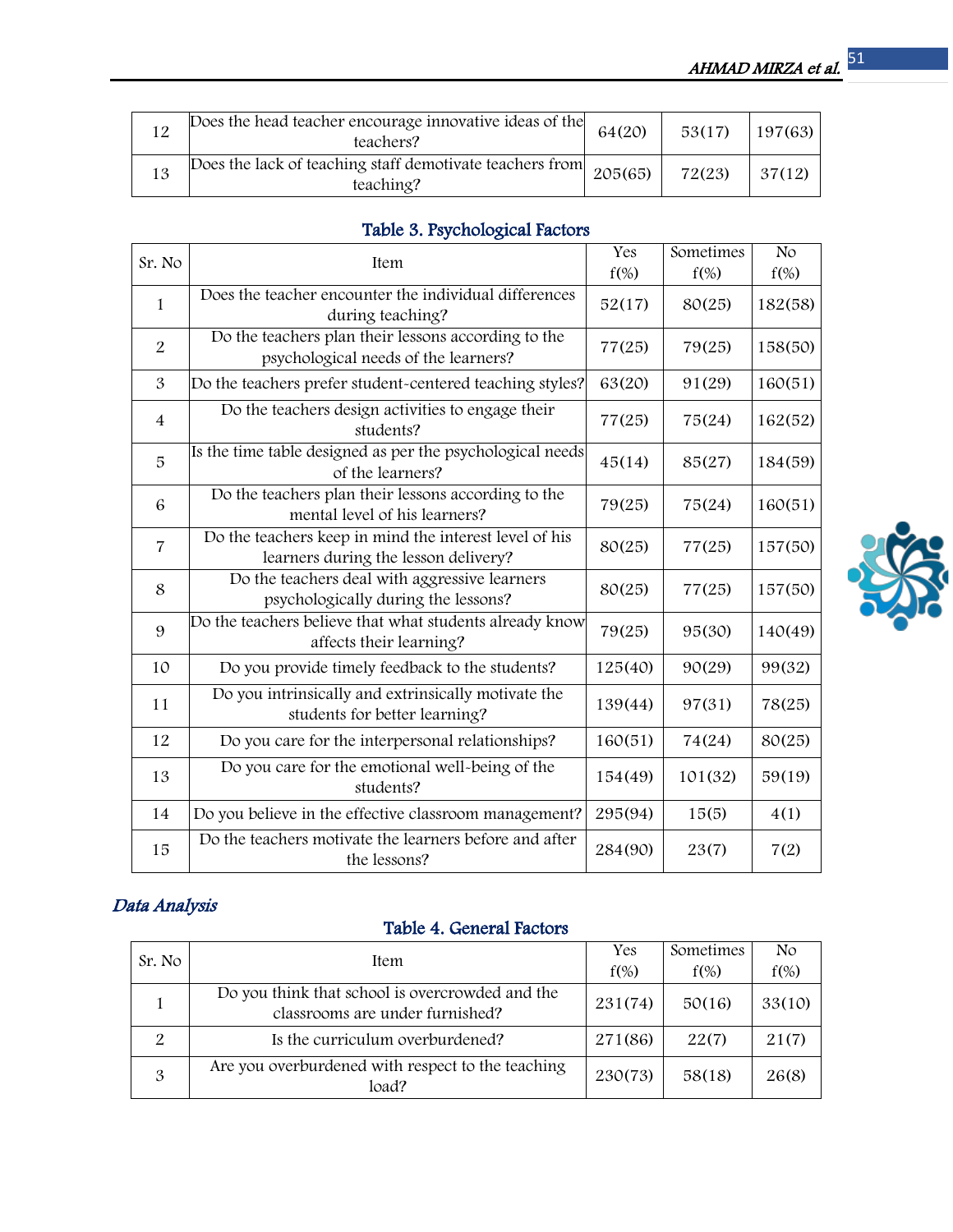#### FINDINGS

The followings were the findings of the study:

- The majority (67%) of the teachers were of the view that there was no policy of classroom discipline in their schools.
- The majority (63%) of the teachers responded that their schools had no mechanism to deal with the students' affairs.
- The majority (51%) of the teachers were of the view that the teachers did not deal with the students' abnormalities.
- The majority (64%) of the teachers responded that the teachers did not have proper knowledge regarding the principles of educational psychology.
- The majority (69%) of the teachers were of the view that the teachers did not have appropriate knowledge about the learning theories.
- The majority(57%) of the teachers were of the view that the education department did not provide the necessary resources for learning.
- The majority (70%) of the teachers responded that the head teachers did not guide in the implementation of the principles of educational psychology.
- The majority (66%) of the teachers responded that the head teachers did not maintain the school environment to be favourable for teaching learning process.
- The majority (66%) of the respondents responded that the head teachers did not evaluate the instructional methods regularly.
- The majority (54%) of the respondents were of the view that the head teachers did not discuss the classroom affairs with the teachers.
- The majority (71%) of the respondents responded that the head teachers did not take the necessary steps to facilitate the teachers' professional growth.
- The majority (63%) of the teachers responded that the head teachers did not encourage the innovative ideas of the teachers.
- The majority (65%) of the respondents responded that the lack of teaching staff demotivated the teachers to teach.
- The majority (58%) of the teachers were of the view that they did not encounter the individual differences during teaching.
- The majority (50%) of the teachers responded that the teachers did not plan their lessons according to the psychological needs of the learners.
- The majority (51%) of the teachers responded that the teachers did not prefer the studentcentered teaching styles.
- The majority (52%) of the respondents responded that the teachers did not design activities to engage their students.
- The majority (59%) of the teachers responded that they did not design the time table as per the psychological needs of the learners.

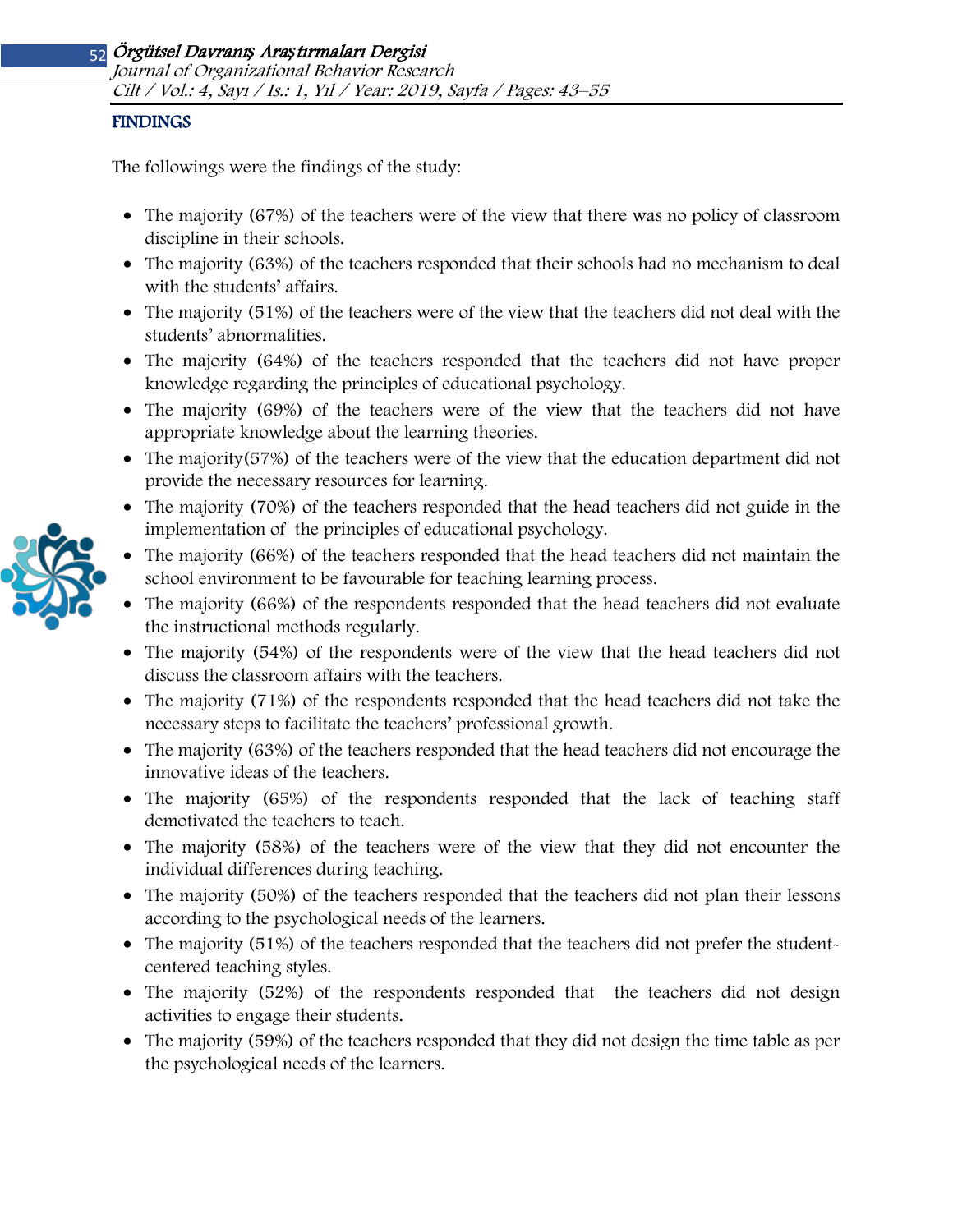- The majority (51%) of the teachers were of the view that teachers did not plan their lessons according to the mental level of their learners.
- The majority (50%) of the teachers responded that they did not keep in mind the interest level of their learners during the lesson delivery.
- The majority (50%) of the teachers responded that they did not deal the aggressive learners psychologically during the lesson.
- The majority (49%) of the respondents responded that the teachers did not believe that what students already knew affected their learning.
- The majority (40%) of the respondents responded that they provided timely feedback to the students. 32% responded No, while 29% responded Sometimes
- The majority (44%) of the teachers responded that they intrinsically and extrinsically motivated the students for better learning.
- The majoriy (51%) of the teachers responded that they used care for the interpersonal relationships.
- The majority (49%) of the teachers were of the view that they used care for the emotional well-being of the students.
- The majority (94%) of the teachers were of the view that they believed in effective classroom management.
- The majority (90%) of the teachers were of the view that they motivated the learners before and after the lessons.
- The majority (74%) of the teachers responded that the schools were overcrowded and the classrooms were under furnished.
- The majority (86%) of the teachers responded yes that the curriculum was overburdened.
- The majority (73%0 of the teachers were of the view that they were overburdened with respect to the teaching load.

## **CONCLUSION**

In the light of the analyzed data, these conclusions were drawn that there was no policy of classroom discipline, necessary resources of learning, mechanism in the schools to deal with the students' affairs and abnormalities. There was the lack of the teachers' knowledge regarding the principles of educational psychology, learning styles, and necessary resources for learning.

Head teachers did not guide in the implementation of the principles of educational psychology, did not maintain school environment as favourable for teaching learning process, did not regularly evaluate the instructional methods, did not have discussions about classroom affairs with the teachers, did not take necessary steps to facilitate the teachers' professional growth, did not encourage the innovative ideas of the teachers, and there was a lack of teaching staff motivation for the effective teaching.

Teachers did not consider the individual differences during teaching, did not plan their lessons, did not prefer the student-centered teaching styles, did not design activities to engage their students, did not deal aggressive learners psychologically, did not keep in mind the

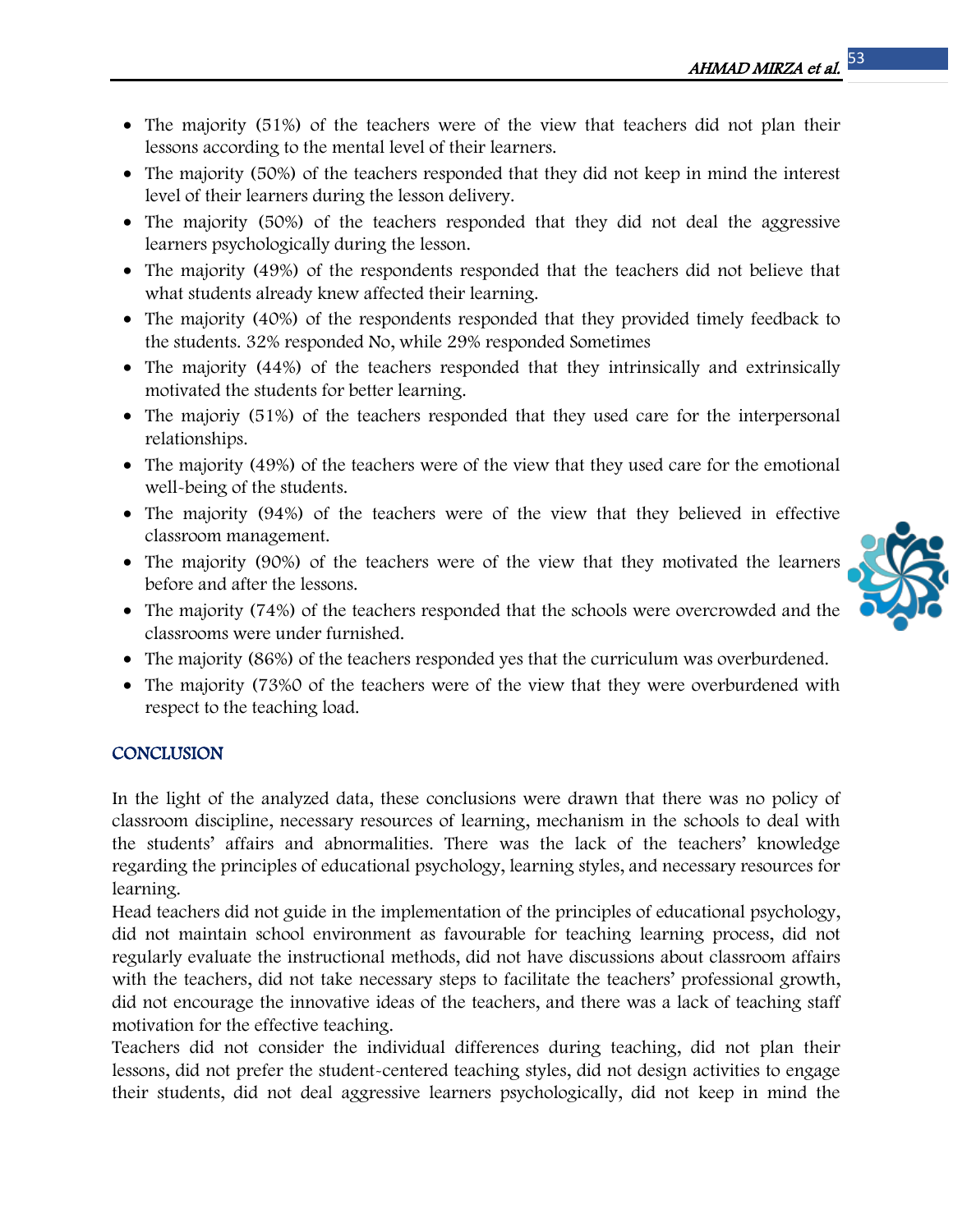#### Journal of Organizational Behavior Research Cilt / Vol.: 4, Sayı / Is.: <sup>1</sup>, Yıl / Year: 2019, Sayfa / Pages: 43–55

interest level of their learners during the lesson delivery, and did not believe that what students already knew would affect their learning.

Teachers cared for interpersonal relationships, emotional well-being of students, and effective classroom management, and provided timely feedback to the students, intrinsically and extrinsically motivated the students for better learning, and motivated the learners before and after the lessons. Moreover, the schools were overcrowded, and the classrooms were under furnished, the curriculum was overburdened, and the teachers were overburdened with respect to the teaching load.

#### Recommendations

Education department should provide basic and necessary resources for the teaching learning process. Educators must have the knowledge of individual differences of their students. Student-centered teaching is strongly recommended by the educational psychology, therefore it should also be preferred by the teachers. School timetable should be arranged and developed as per the psychological needs of the learners, and relevant activities should also be managed to engage the learners. Timely feedback to learners is essential for further and in-time measures, so it should be observed seriously. Teachers should contribute for emotional wellbeing of their learners. Classroom environment should be friendly enough and democratic to achieve this goal.



# References

- Anderman, L. H., & Anderman, E. M. (2009). Oriented towards mastery: Promoting positive motivational goals for students. In R. Gilman, E. S. Huebner, & M. Furlong (Eds.), Handbook of positive psychology in the schools (pp.  $161-173$ ). New York, NY: Routledge.
- Beatty, B. (1998). From laws of learning to a science of values: Efficiency and morality in Thorndike's educational psychology. American Psychologist, 53(10), 1145-1152.
- Brophy & Lewis, (2006). Educational assessment knowledge and skills for teachers. Educational Measurement: Issues and Practice, 30(1), 3–12.

Brophy, J. (2004). Motivating students to learn. Mahwah, NJ: Erlbaum.

- Crone, D. A., & Horner, R. H. (2003). Building Positive Behavior Support Systems in Schools; Functional Behavioral Assessment. New York, NY: Guilford Press.
- Crone, D. A., Horner, R. H., & Hawken, L. S. (2004). Responding to problem behavior in schools: The behavior education program. New York: Guilford Press.
- Gage,F.H. & Lieberman, A.F. A multivariate analysis of social dominance in children.Wiley Online Library. 1978. 4 (3). Pages 219-229.
- Henchey, N. (2001) Schools that Make a Difference: Final Report Twelve Canadian Secondary Schools in Low Income Settings, Kelowna, B.C.: Society for the Advancement of Excellence in Education.